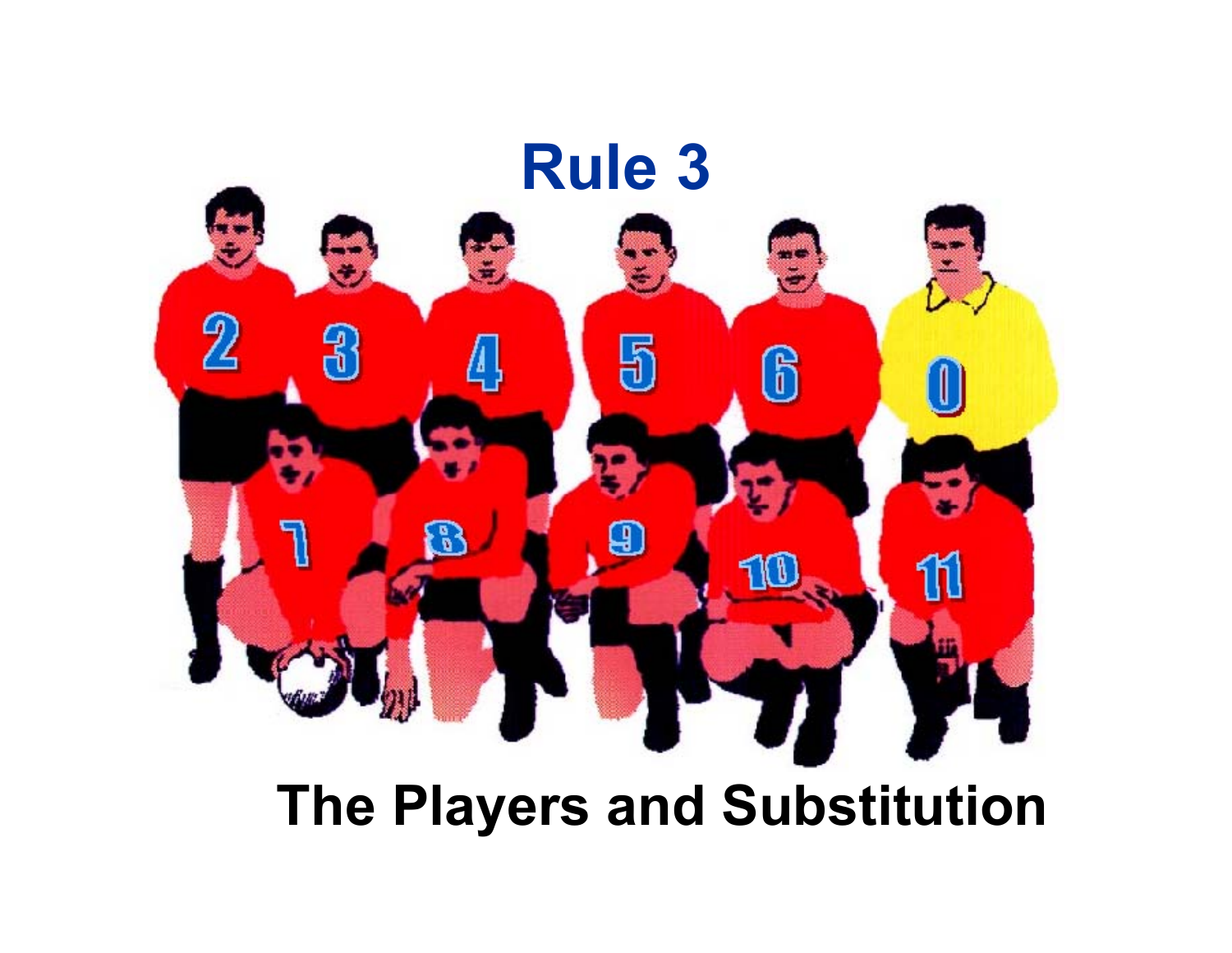#### **NUMBERS**

- $\mathbf y$  Match shall be played by two teams
- $\mathbf y$  Maximum of 11 players per team
- $\mathbf y$  Minimum of  $\mathbf 7$  players to start or continue the match
- $\mathbf y$  One shall be the goalkeeper
- $\mathbf y$  One shall be the team captain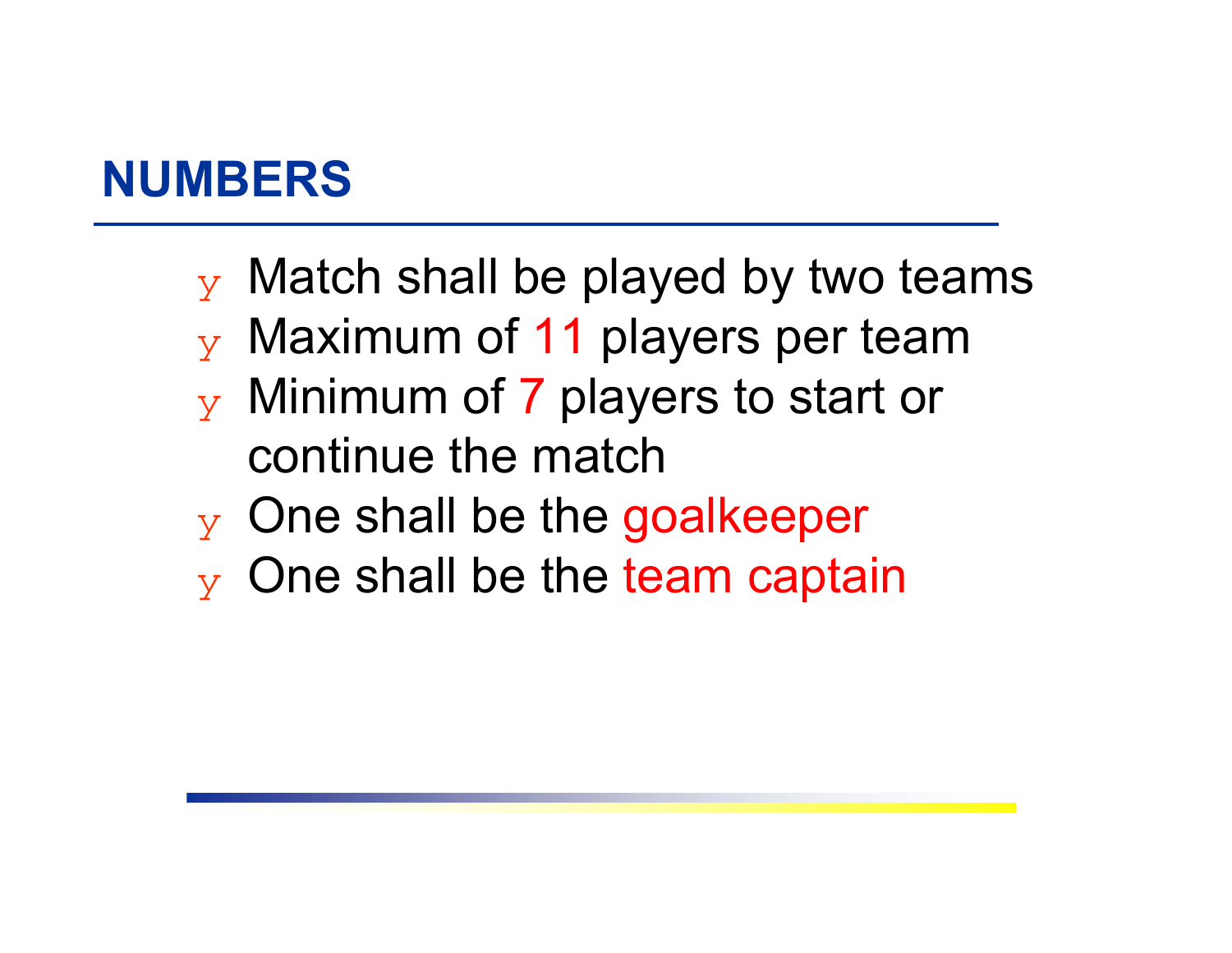### **WHAT TO DO**

- **Must have** *at least* **7 players to start or continue match** 
	- $_\mathrm{\text{x}}\,$  for minor injury, player may leave field
	- $\mathbf{x}$   $\,$  game is temporarily suspended
	- $\overline{\mathbf{X}}$  **if player is unable to return, terminate match**
- ❖ **Report to the Assignor**
	- **when game cannot be started**
	- **when game cannot be completed**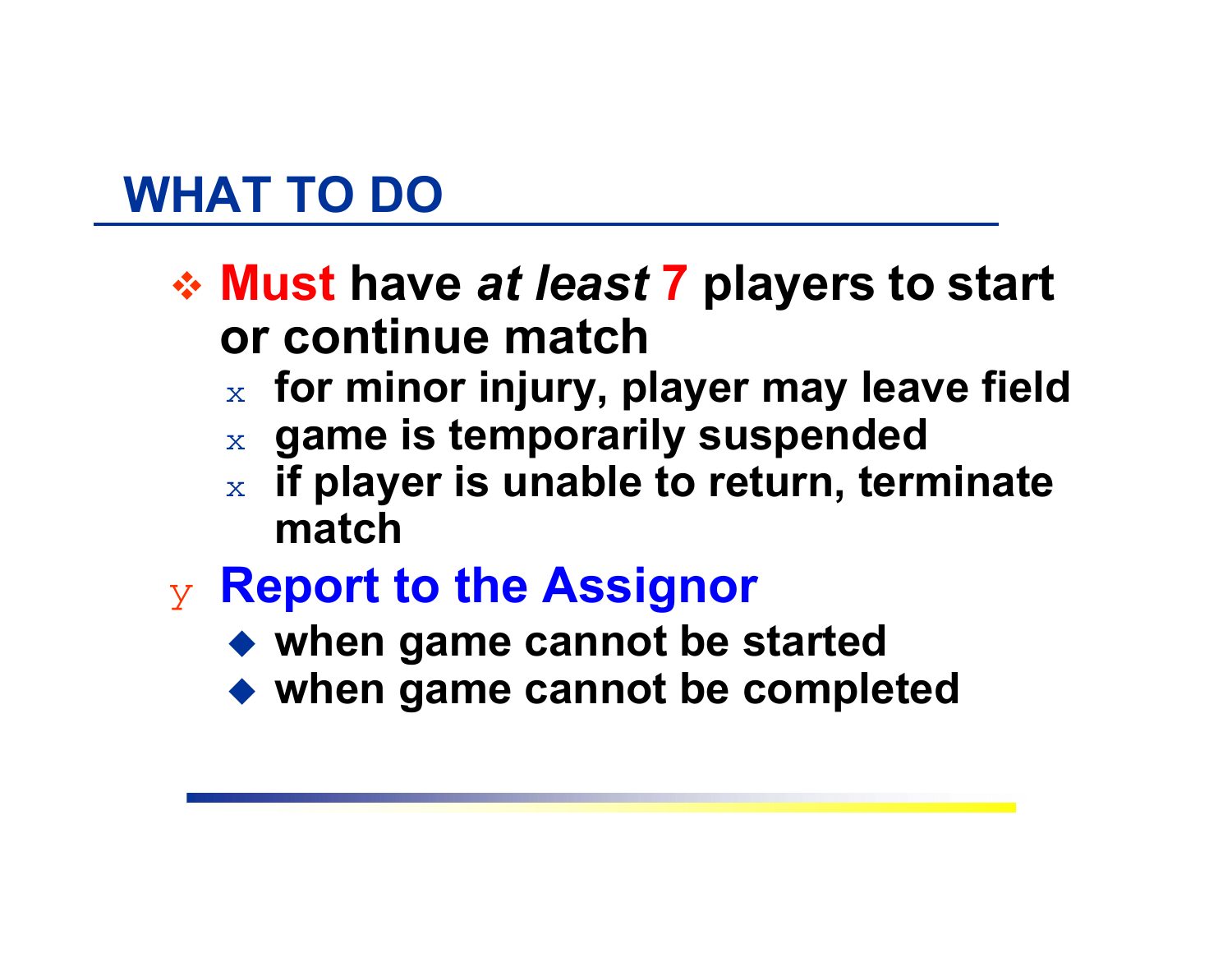# **POSITION OF PLAYERS**

**The team winning the coin toss have the option of:**

- ❖ Choosing which end to defend
- $\mathbf y$  Taking the kickoff

#### **Teams shall exchange goal lines after each period**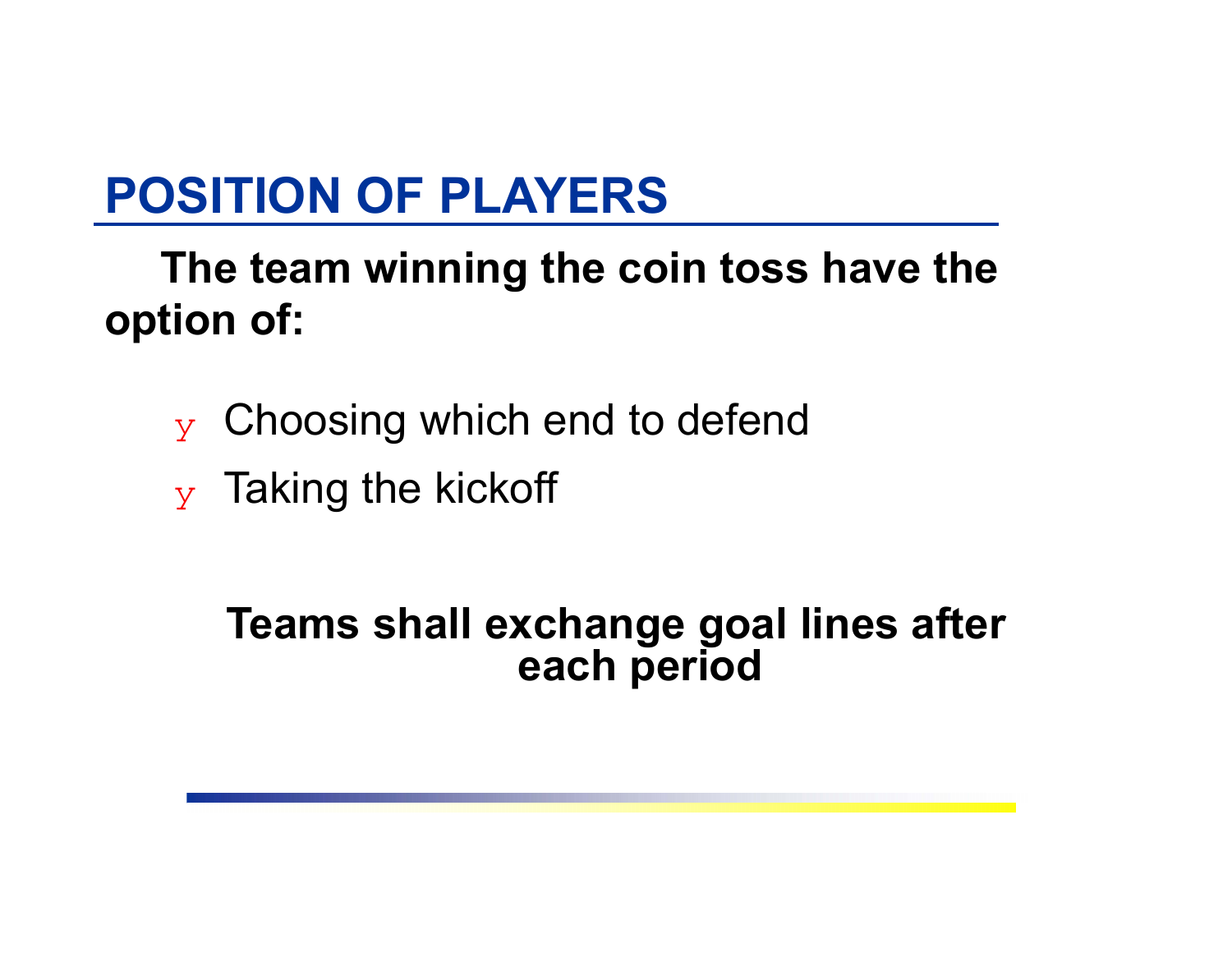

# **♦ Do not start the game until you have both rosters**

- *<b>☆ Coaches submit team roster,* **bench personnel, coaches names to referee 5 minutesprior to start**
- **❖ Players may be added to the roster after the game starts**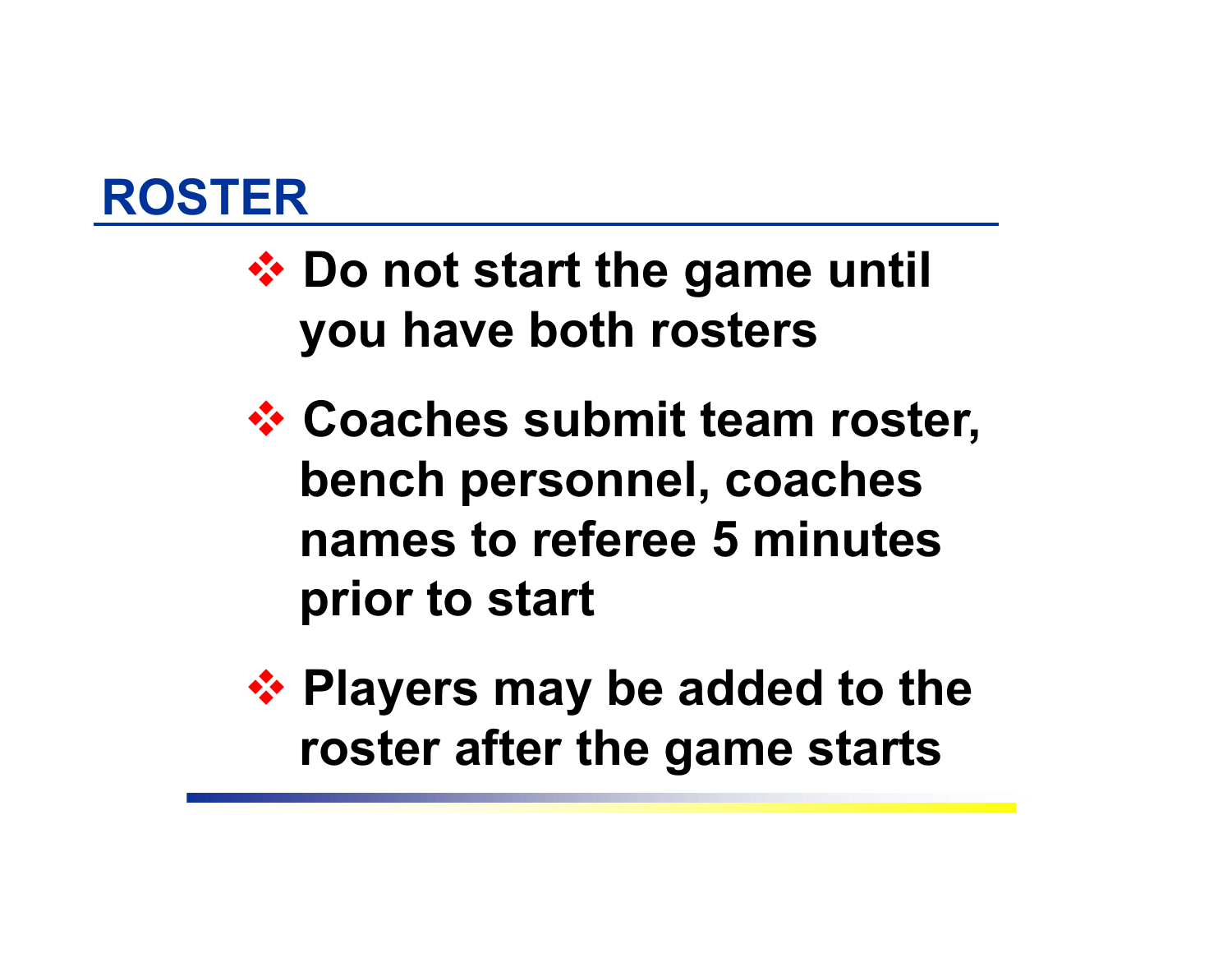# **Who?**

#### $\mathrm{x}$   $\,$  Any player on the roster **When?**

- $\mathbf{x}$  On a throw-in **On a throw-in On a corner kick**
- $\mathbf x$  On a goal kick **Between periods**
- $\boldsymbol{\mathsf{x}}$  . When a goal is scored  $\boldsymbol{\mathsf{x}}$
- $_\mathrm{x}\;$  On an injury to either team
- $_\mathrm{x}$   $\,$  On misconduct by either team
- $\mathrm{_{x}}\;$  After a suspension of play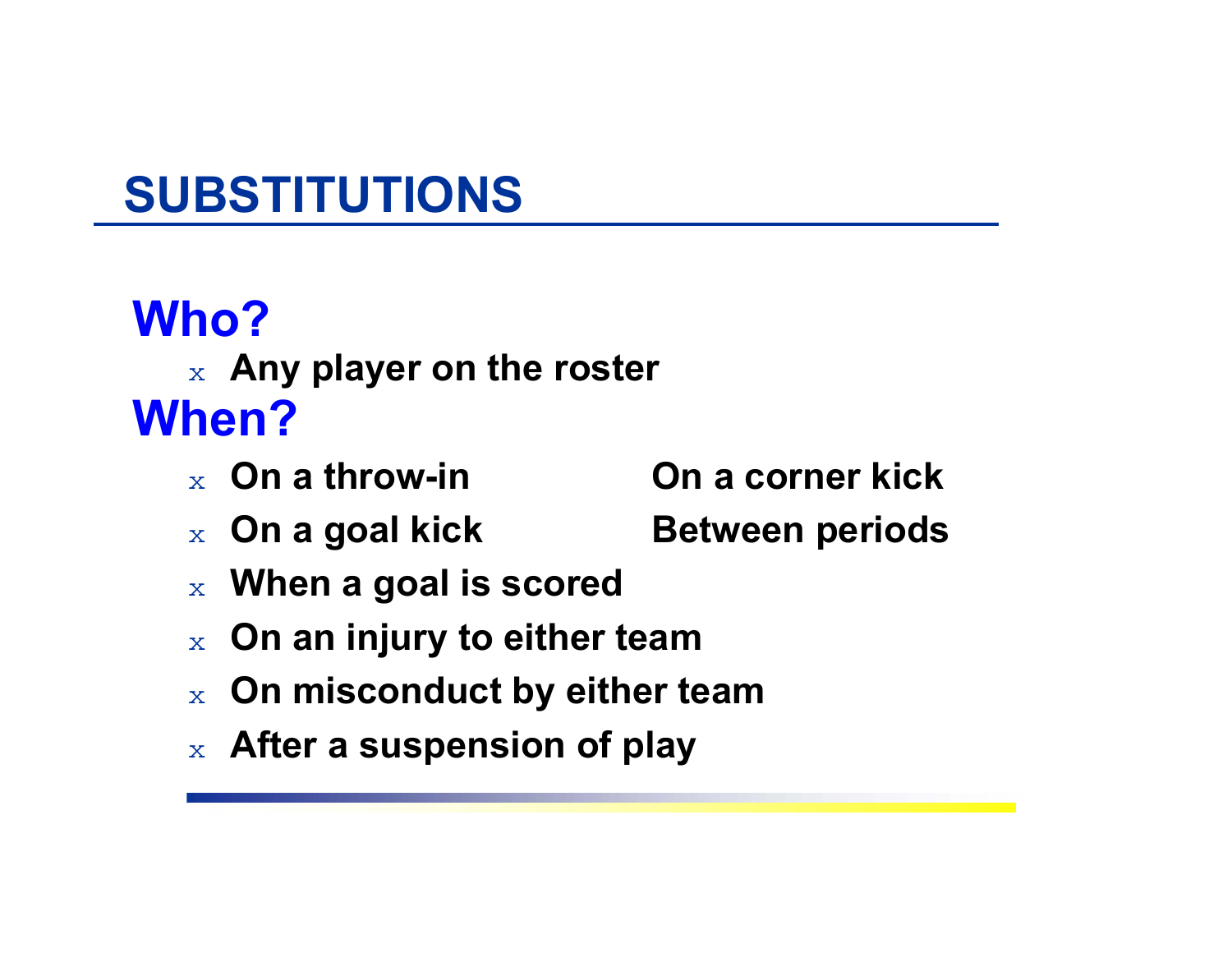# **SUBSTITUTION PROCEDURE**

- ❖ **Substitute reports to scorer or to half line prior to a stoppage**
- ❖ **Timer signals at next opportunity**
- ❖ **Referee beckons the substitute to enter and become the new** *player*
- ❖ **Substitute enters field at halfway line**
- ❖ **If a player is beckoned into the game, he/she cannot be withdrawn as a substitute**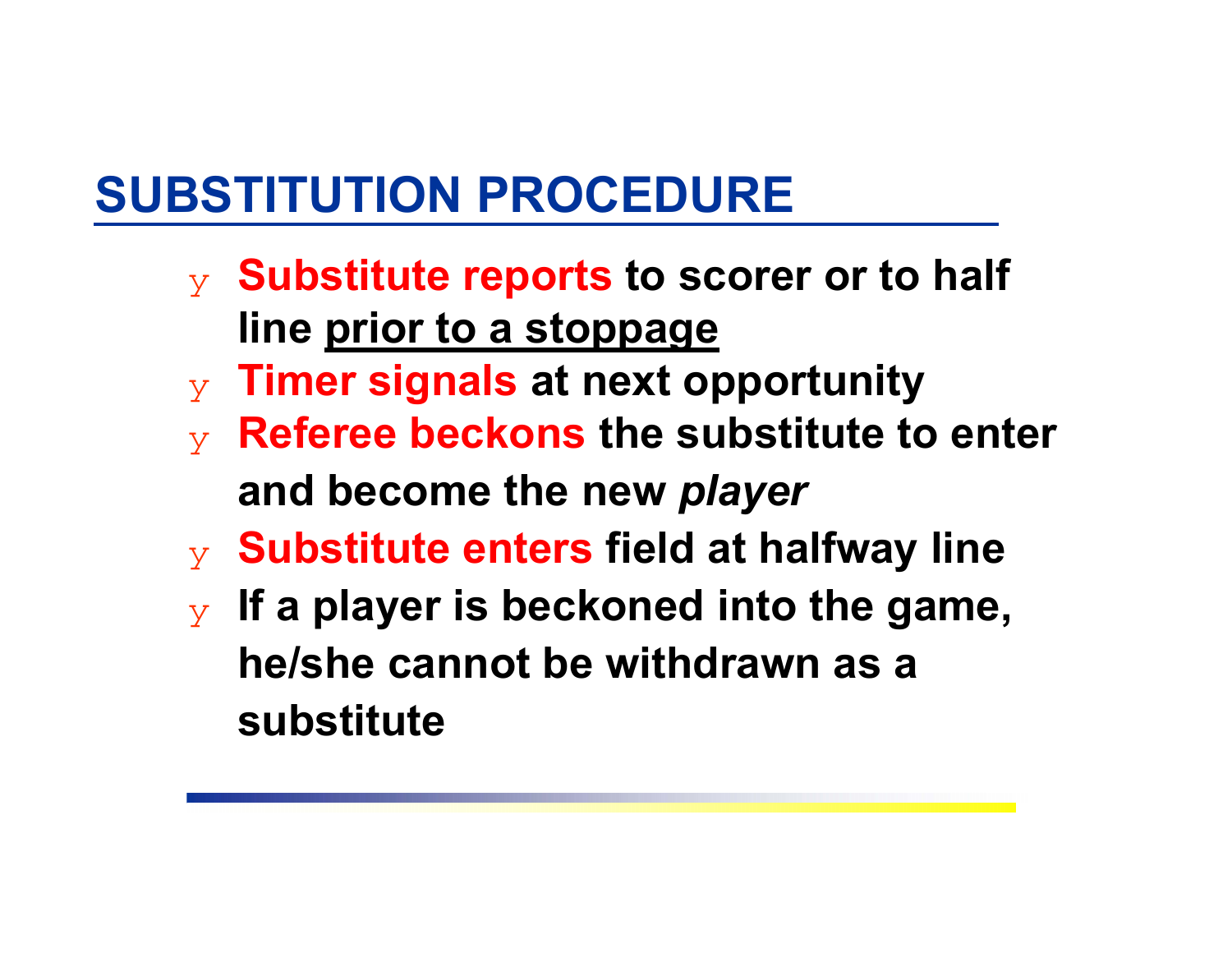❖ **After a goal is scored** ◆**Either team may substitute** ◆**An unlimited number of players** ◆**Need not be at the half line**

❖ **Between periods** ◆**Either team may substitute** ◆**An unlimited number of players** ◆**Need not be at the half line**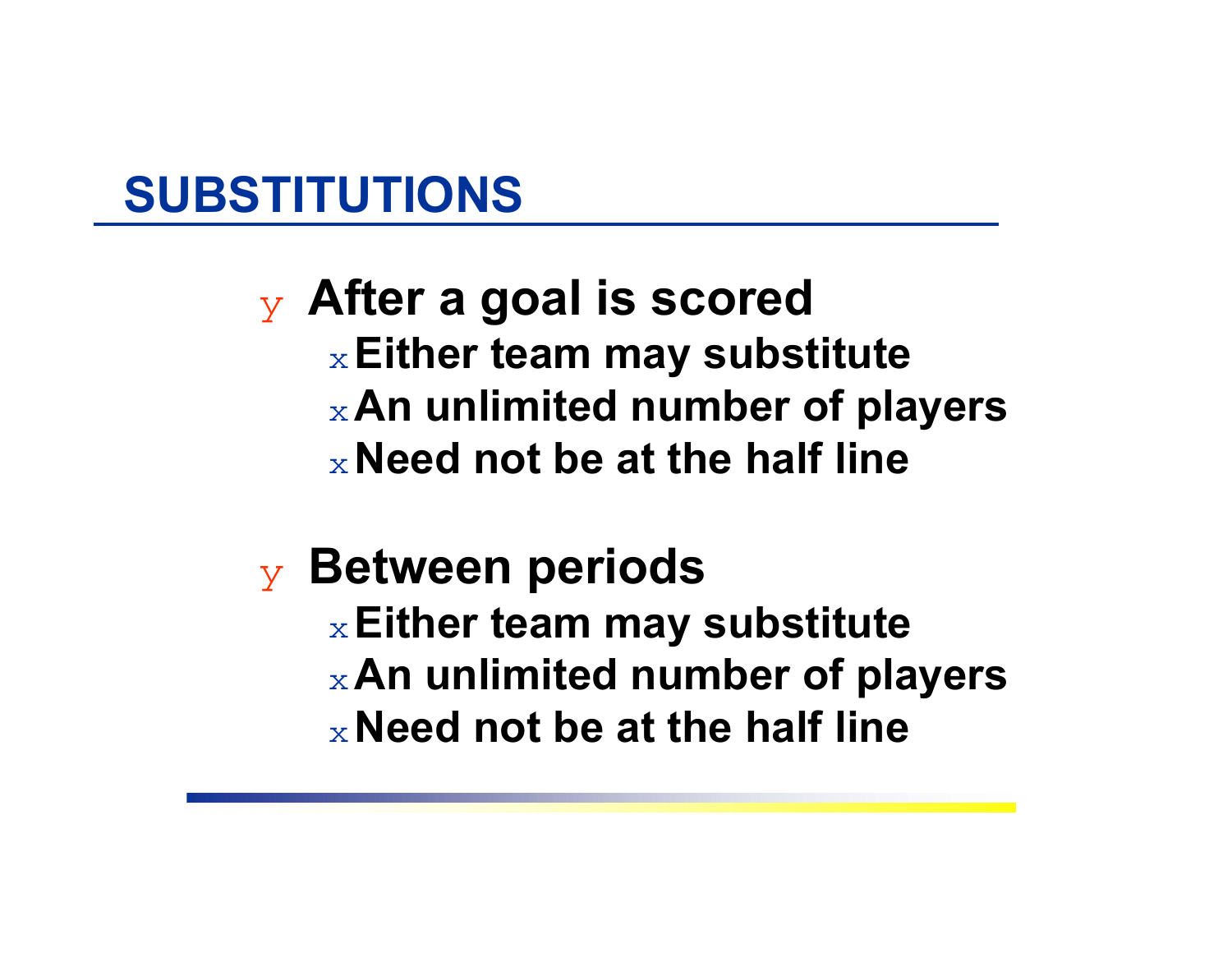#### ❖ **On a goal kick** ◆**Either team may substitute** ◆**An unlimited number of players** ◆**Provided they have checked in**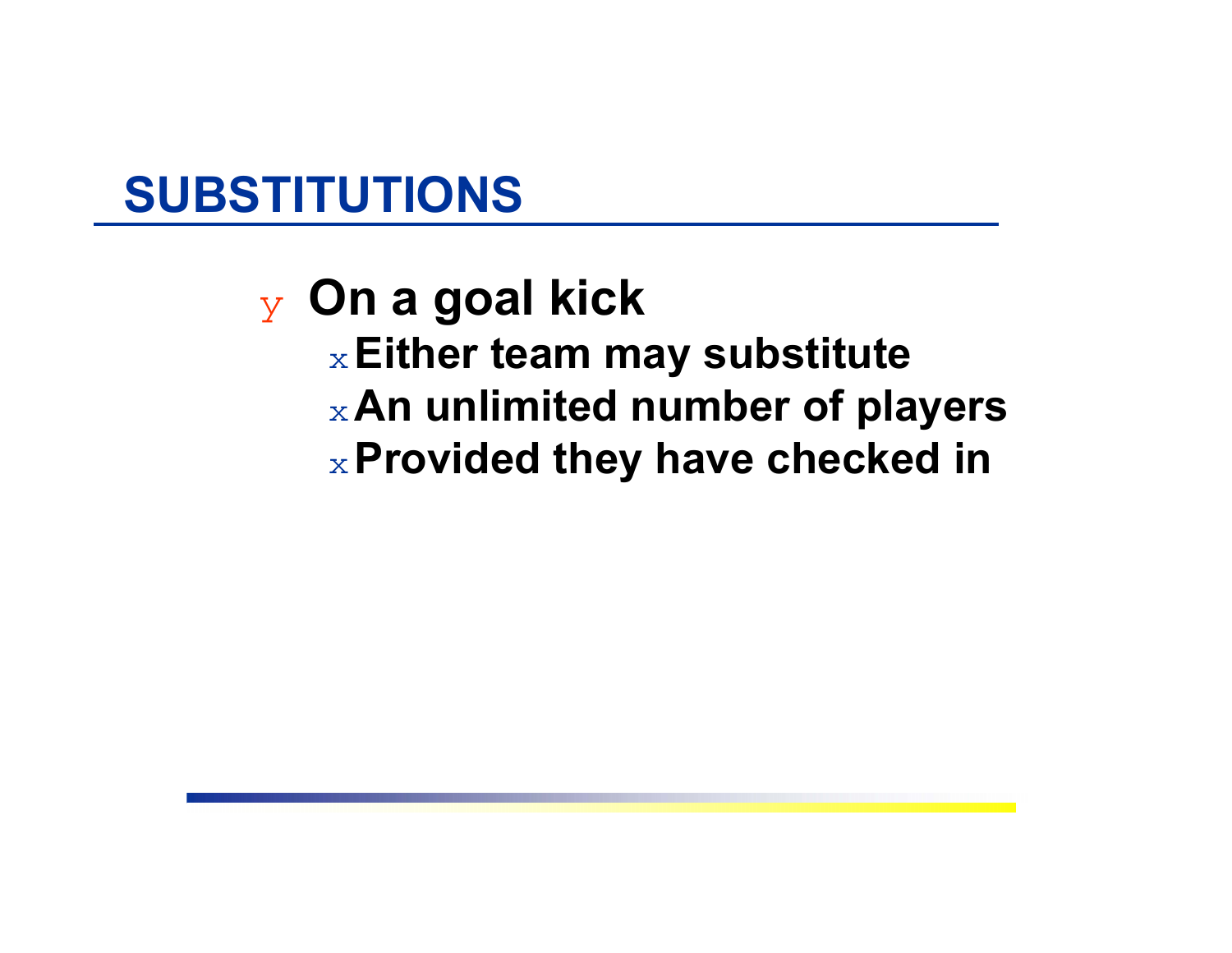**\*\*\*On an injury \*\*\*** ◆**Either team may substitute** ◆**An unlimited number of players from the bench** $_\mathrm{\textcolor{red}{\times}}$  If the clock is stopped  $% \mathbb{R}$  (except  $_{\textcolor{red}{\times}}$ **after a goal)to access an injury the player must leave the field**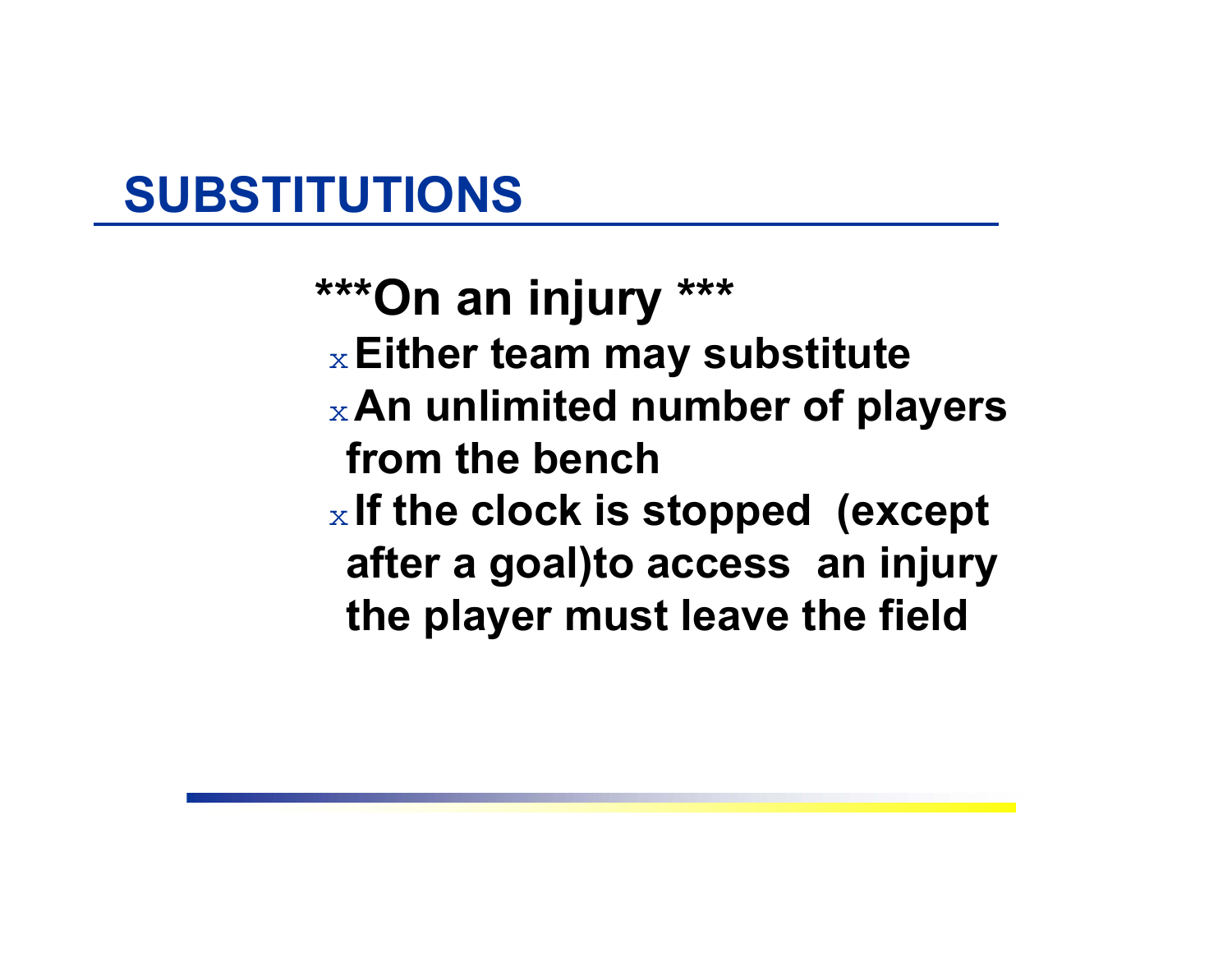❖ **Because of blood** ◆**Either team may substitute** ◆**An unlimited number of players**

◆**The player(s) who are bleeding or have significant blood on their uniforms must leave the field**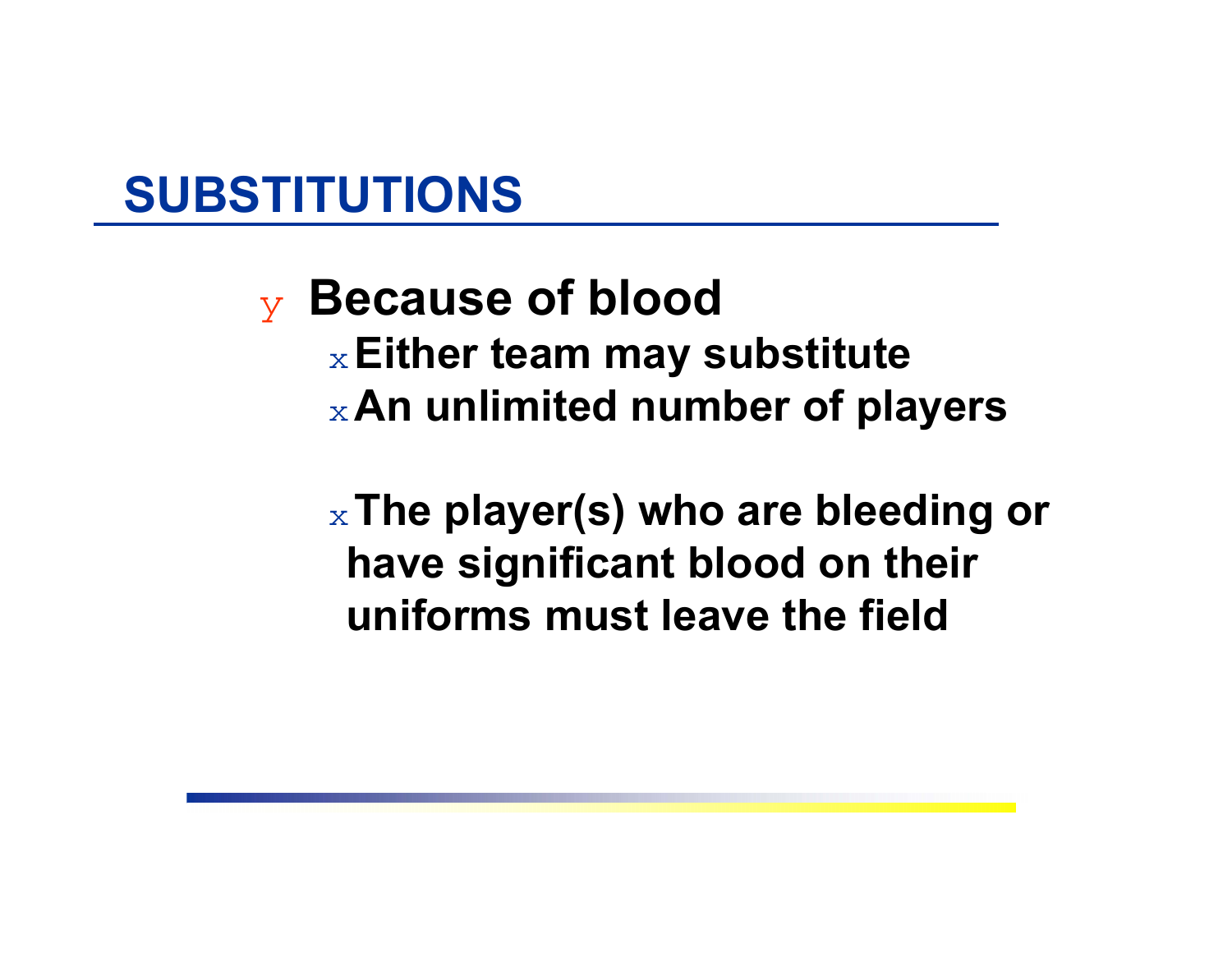#### ❖ **On an caution** ◆**Either team may substitute** ◆**An unlimited number of players** ◆**Provided they have checked in**

#### ◆**The cautioned player(s) must leave the field**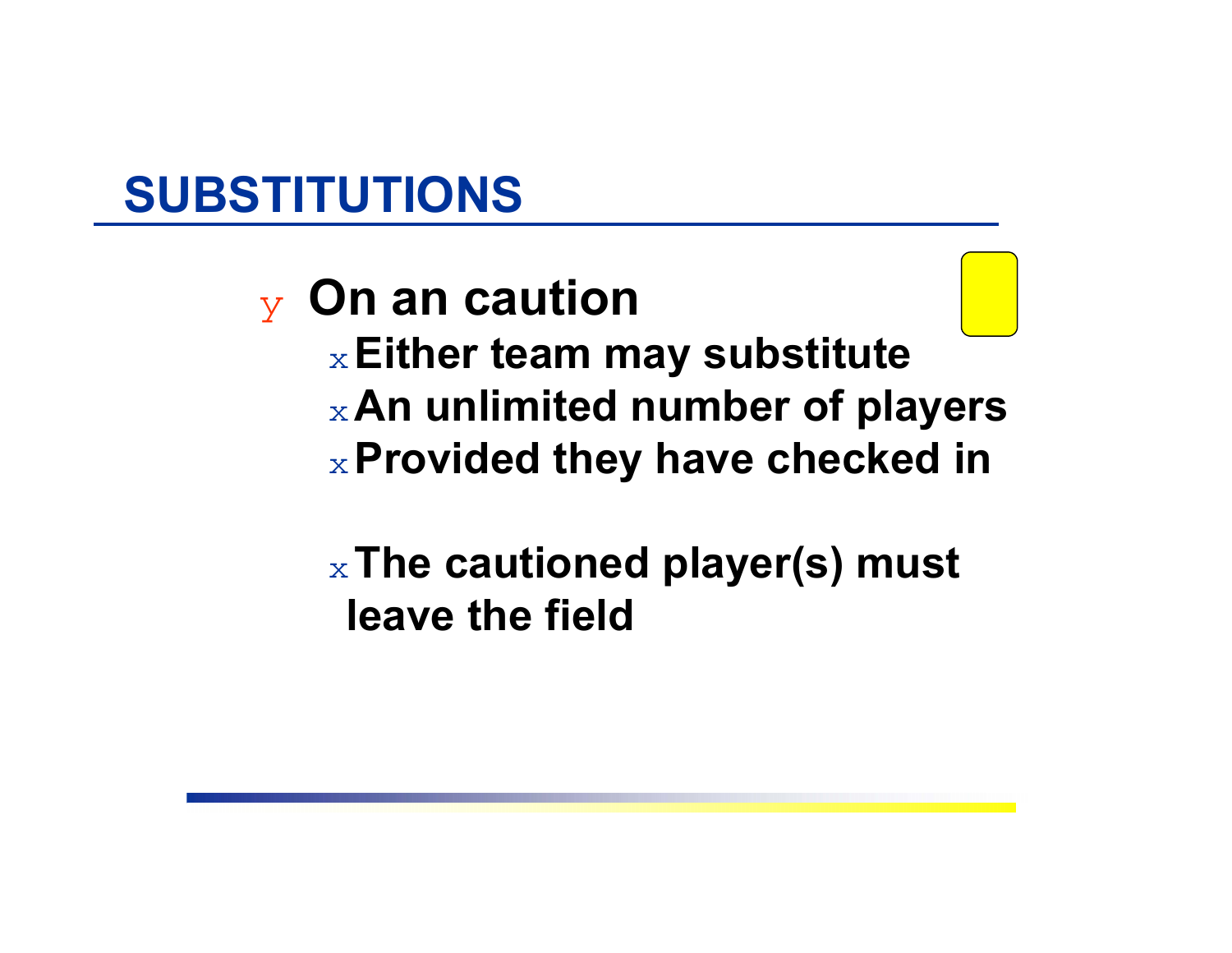#### ❖ **On a disqualification** ◆**Either team may substitute** ◆**An unlimited number of players provided they have checked in**



◆**The disqualified player(s) must leave the field and** 

**cannot be replaced**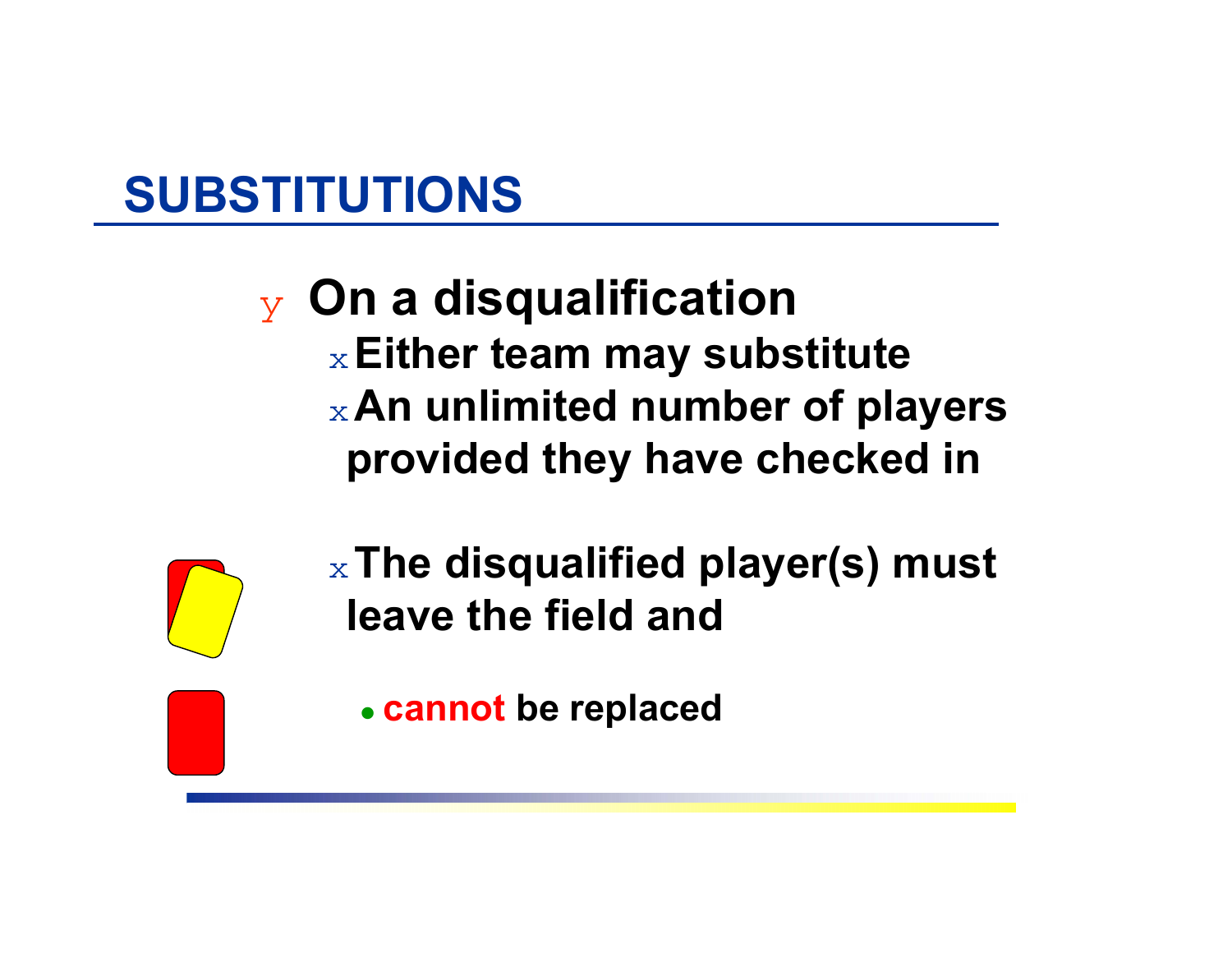### ❖ **On a throw-in**

- ◆**The team in possession may substitute**
- ◆**An unlimited number of players**

# $_\mathrm{\text{x}}$  If the team in possession is  $_\mathrm{\textbf{\textit{t}}}$ **substituting, the opponents may substitute**

◆**An unlimited number of players**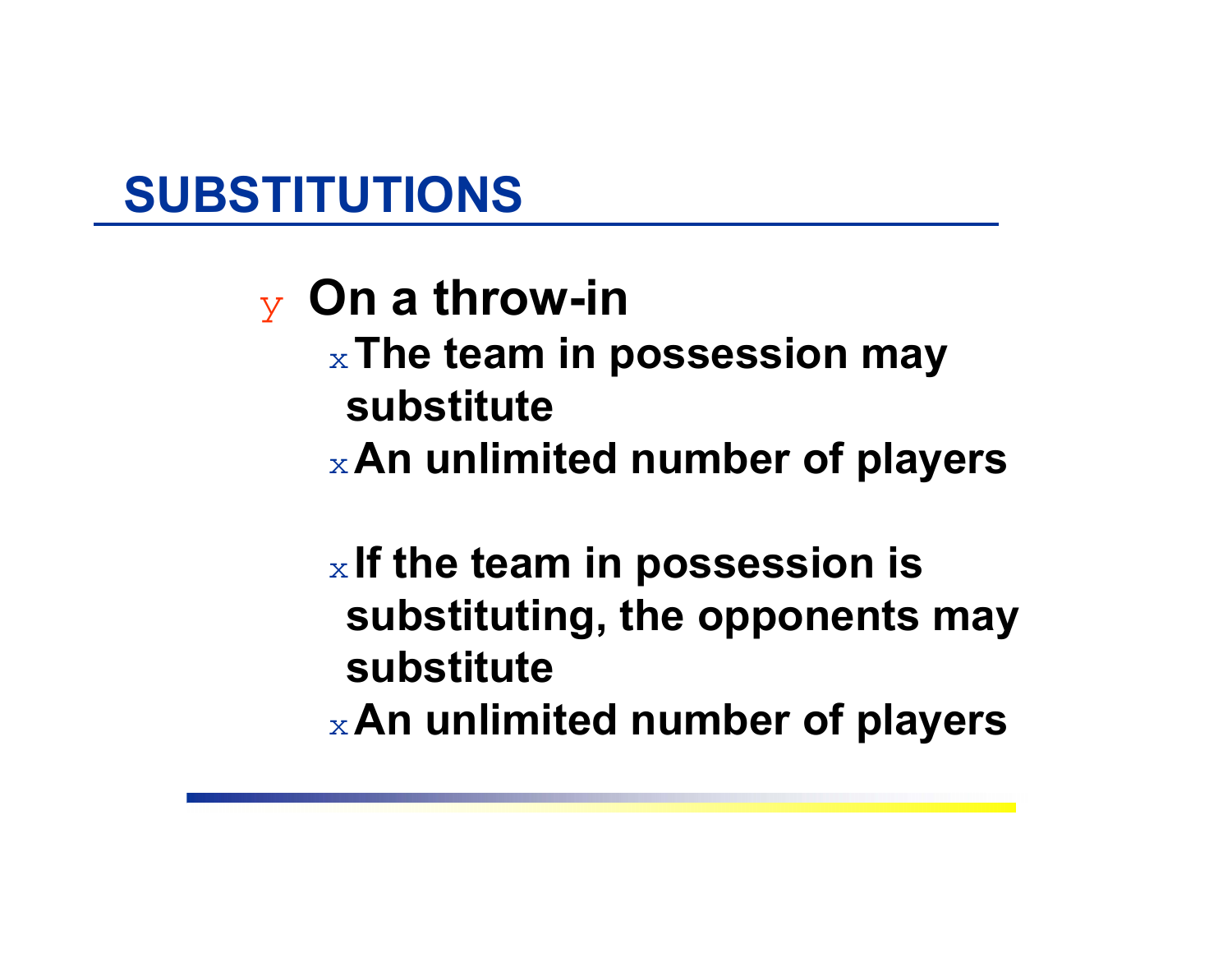#### ❖ **On a corner kick** ◆**The team in possession may substitute**◆**An unlimited number of players**

#### $_\mathrm{\text{x}}$  If the team in possession is  $_\mathrm{\textbf{\textit{t}}}$ **substituting, the opponents may substitute**◆**An unlimited number of players**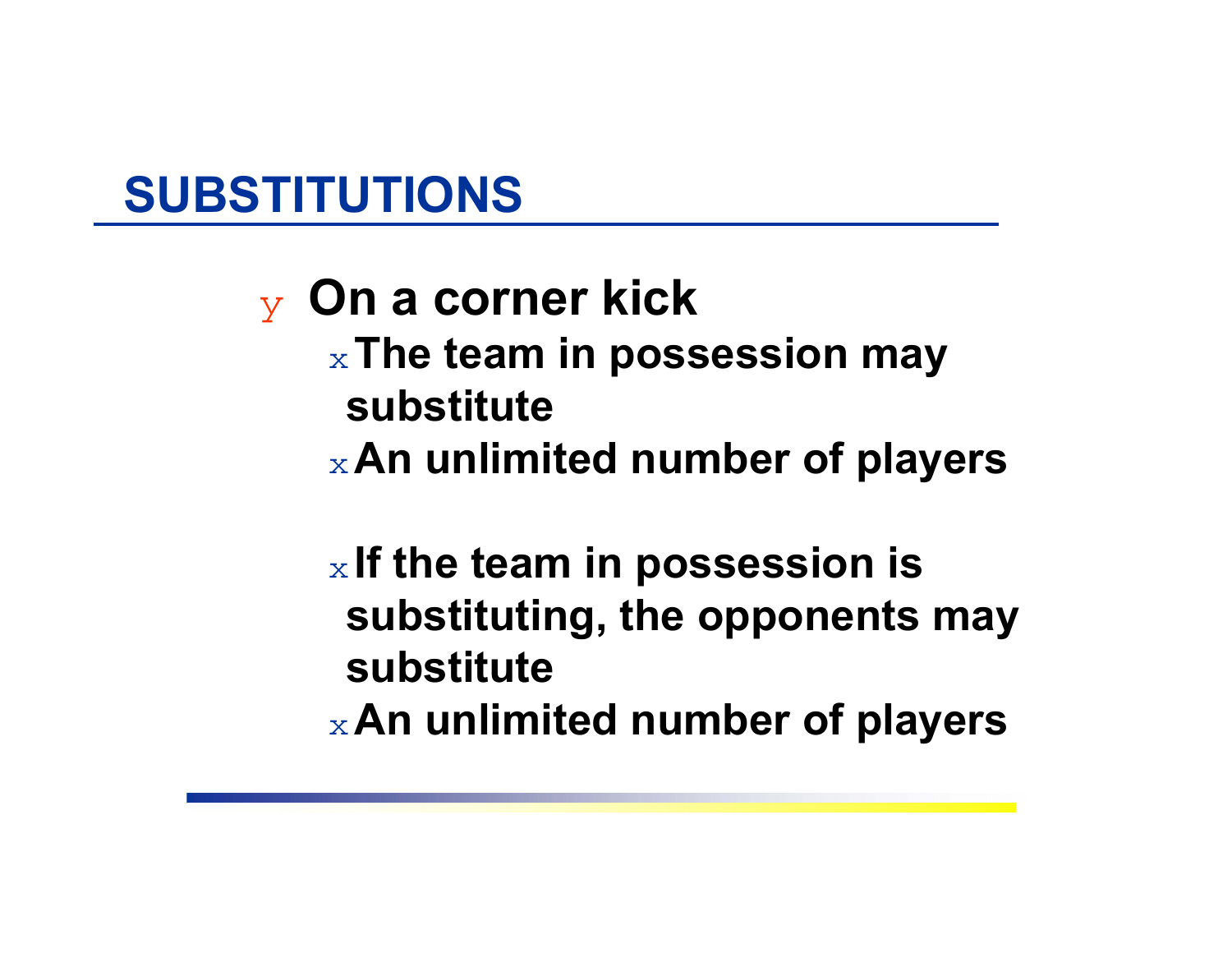❖ **On a penalty kick**  $_\mathrm{\mathrm{\mathrm{\mathbf{x}}}}$  If there was an injury and/or  $_\mathrm{\mathrm{\mathrm{\mathbf{z}}}}$ **misconduct that occurred simultaneously with the awarding of the penalty kick, only those players required to leave the field may be replaced** ◆**The substitute cannot take the penalty kick**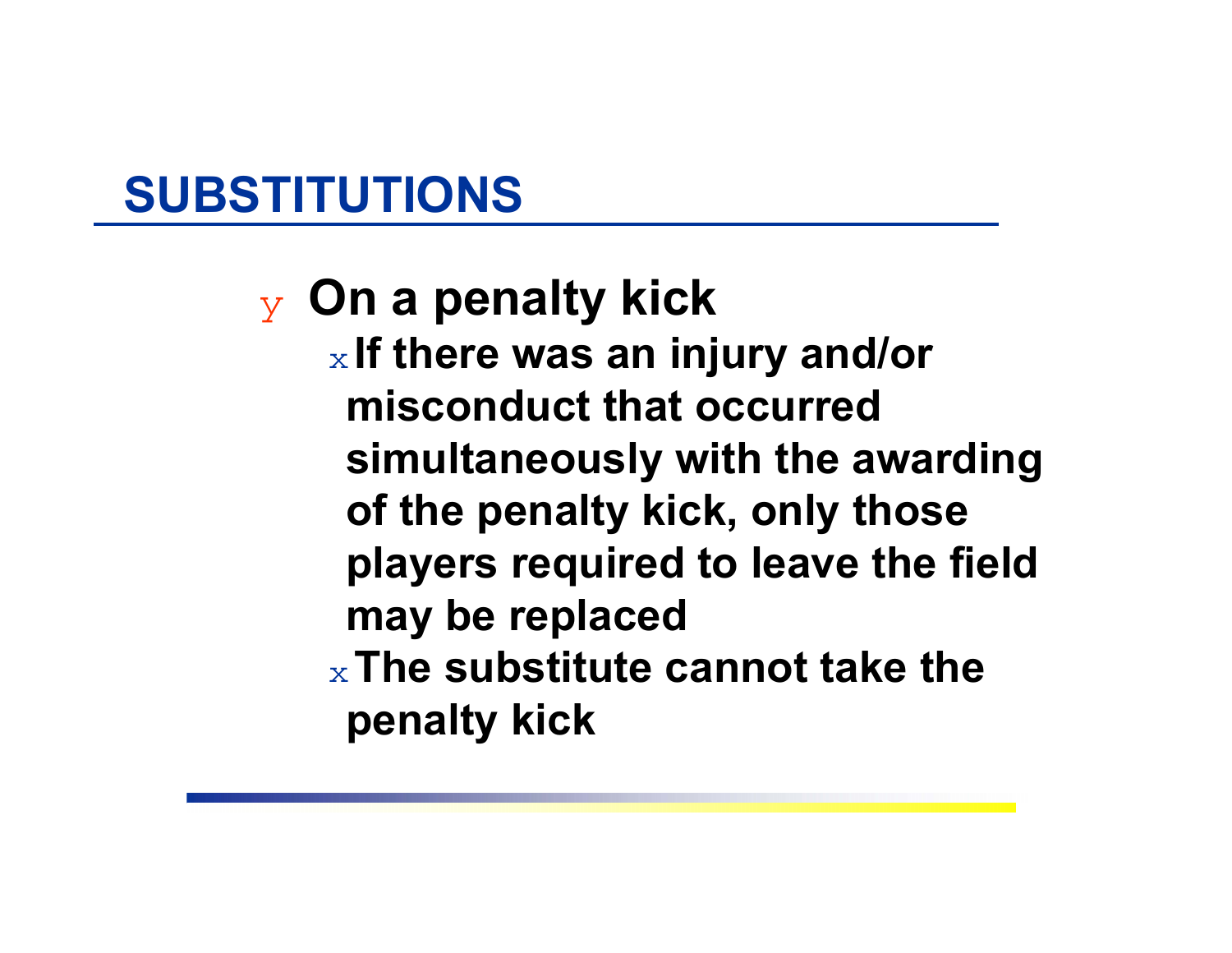## **A PLAYER SENT-OFF**

- ❖ **Before the game or during an interval:**  $\mathrm{_{\mathbf{x}}}$  May be replaced by a substitute
	-
- ❖ **After the game has started:**
	- $\mathbf{x}$  *May not* be replaced on  $\mathbf{a}% =\mathbf{a}$  red card
- ❖ **After the game has ended:**
	- $_\mathrm{\text{x}}$  Show card
	- $\mathrm{_{\mathrm{x}}}$  Report misconduct to Assignor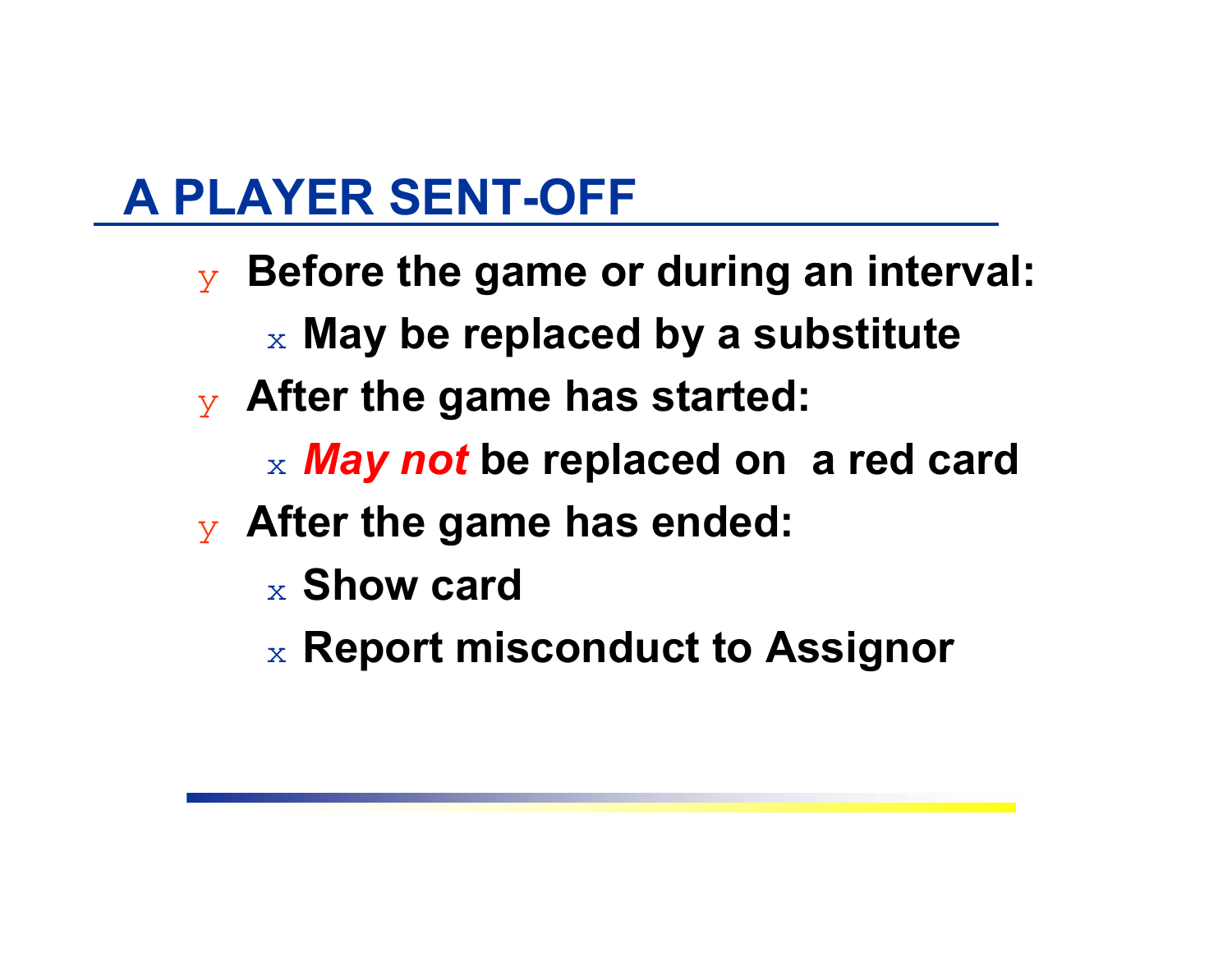## **REPLACING THE GOALKEEPER**

# **With a field player:**

- ❖ **At any stoppage of play**
- ❖ **Referee must be notified of <sup>a</sup> change of goalkeeper**

❖ **Infringement - Warn both old and new goalkeeper** *at next stoppage* **of play**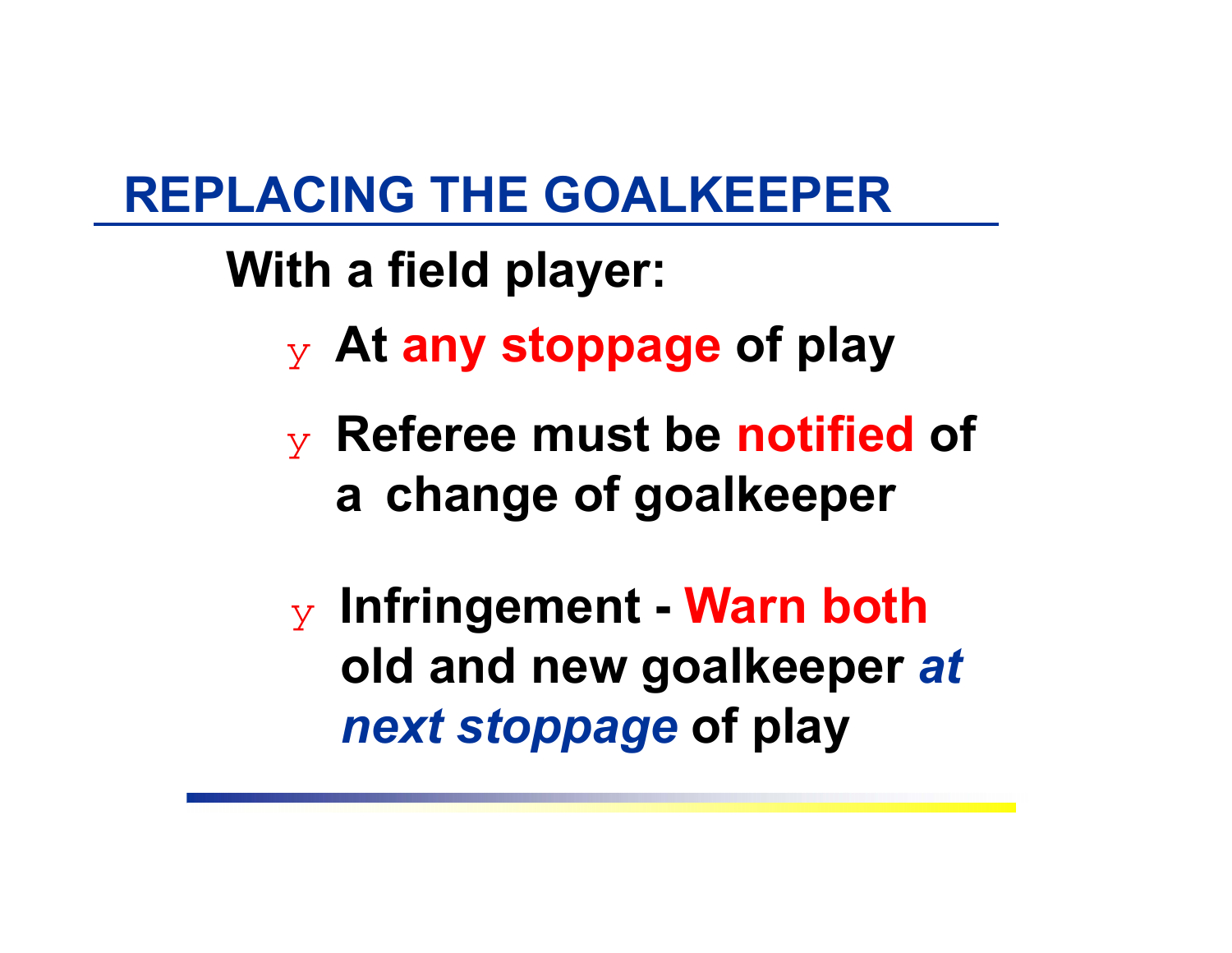# **REPLACING THE GOALKEEPER**

**With a substitute:**

- ❖ **Just like normal substitution**
- ❖ **New goalkeeper in uniform and in position is "notification" (even at half-time)**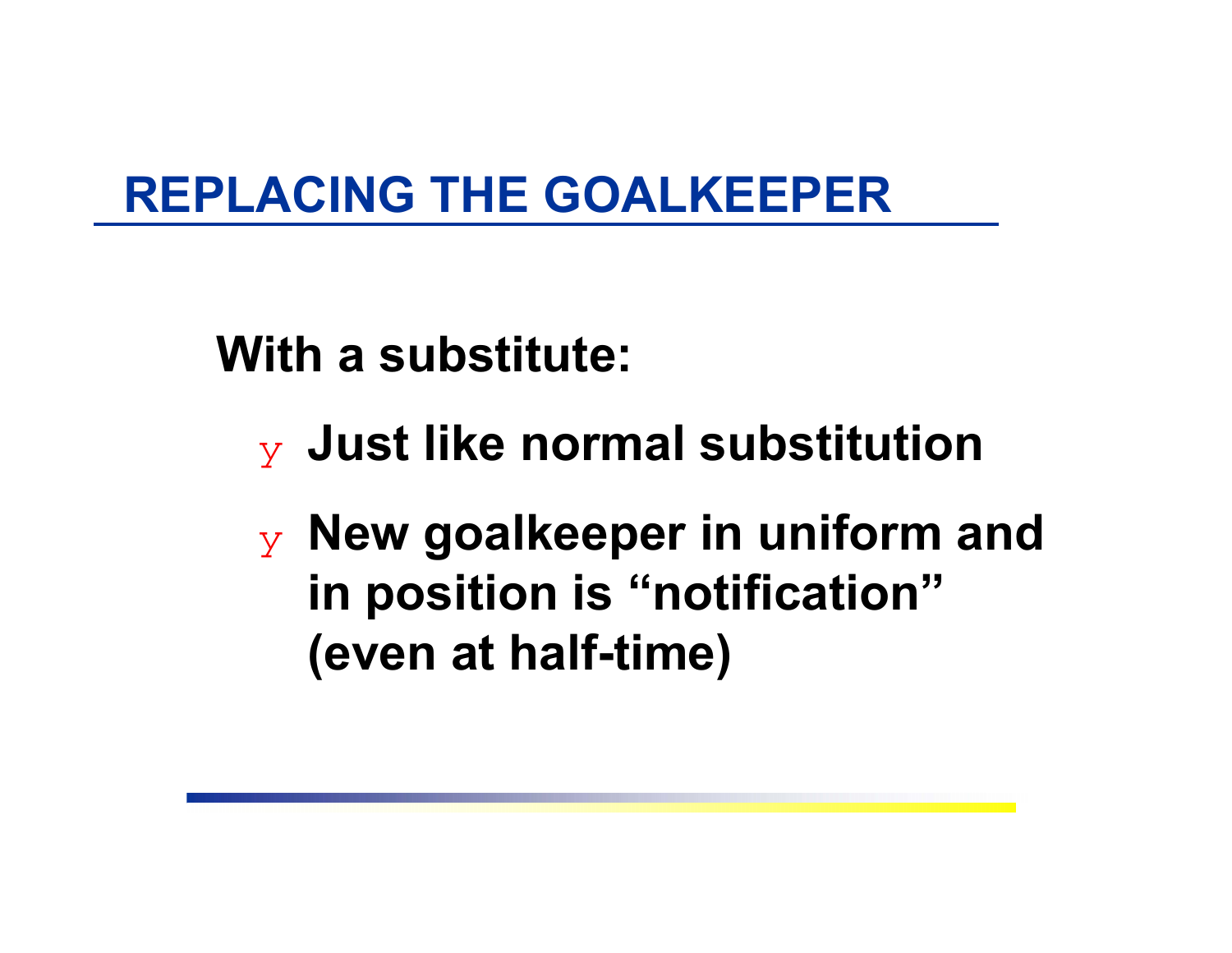# **LEAVING THE FIELD**

#### **A player may leave the field**

- $\mathbf{x}$  With the referee's permission
- $\mathbf{x}$  Without being replaced

#### **Why?**

- $\bf{_x}$  **Medical attention**
- $\mathbf{x}$   $\mathsf{Equipment}$  repair or replacement
- **To re-enter the field**
	- $\mathbf{x}$  Must receive the referee's permission
	- $_\mathrm{x}\;$  From touch line, if during play (Be careful!)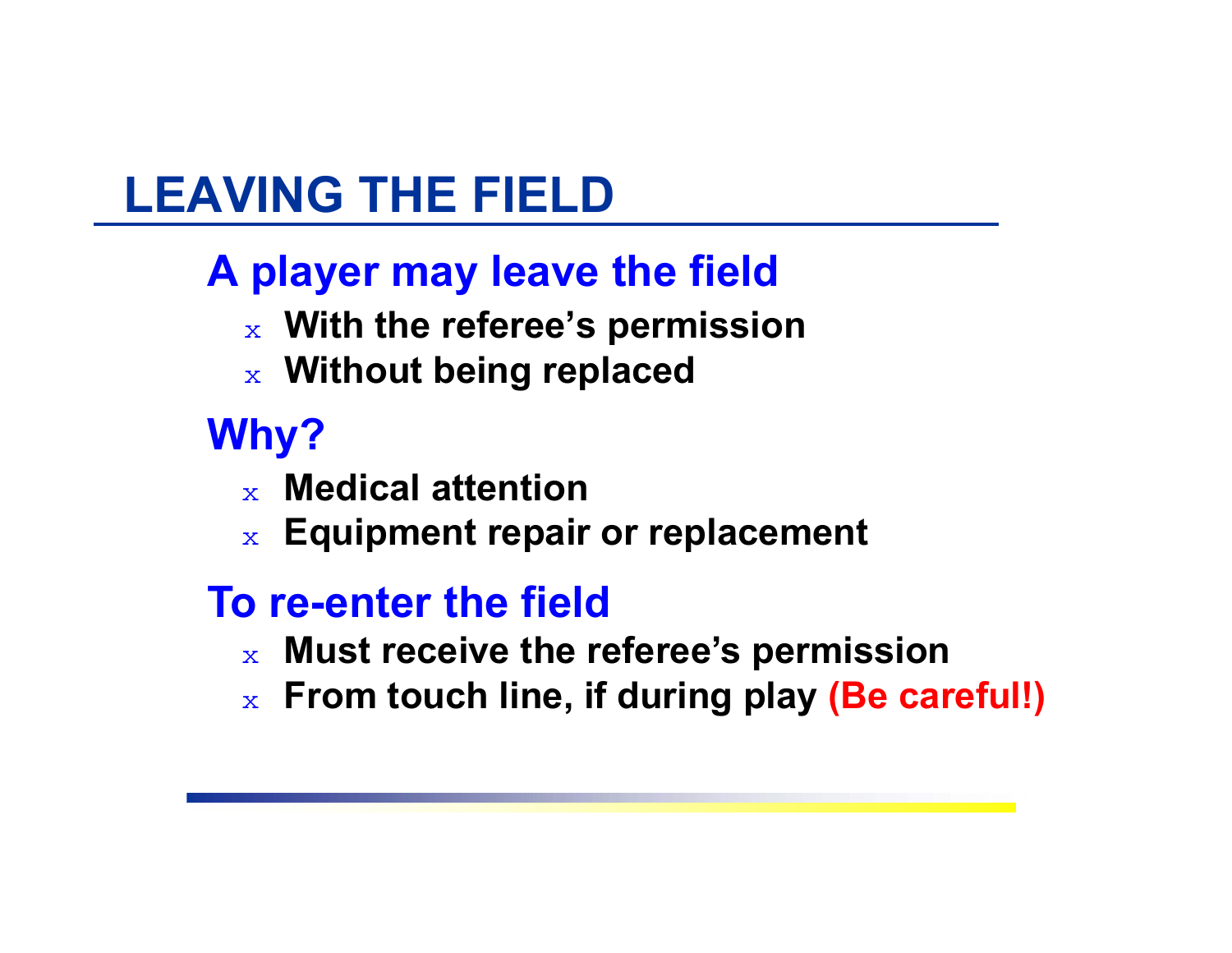# **SHORT-HANDED TEAM**

- ❖ **Late arriving player(s) may join their team:**
	- $\boldsymbol{\mathsf{x}}$  . With permission of the referee  $\boldsymbol{\mathsf{x}}$
	- $\boldsymbol{\mathsf{x}}$   $\boldsymbol{\mathsf{At}}$  any stoppage of play
- ❖ **Referee first checks equipment and roster**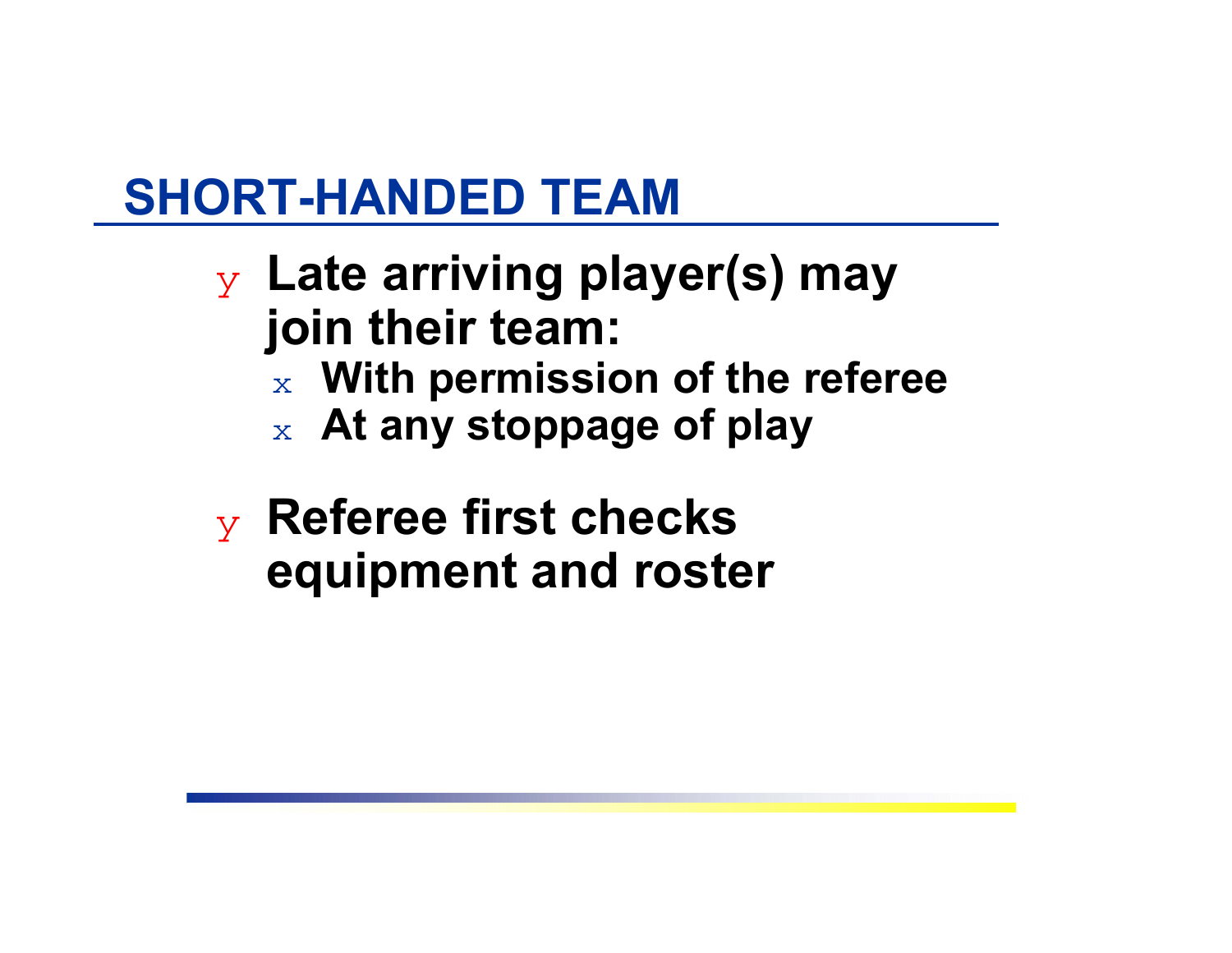# **IMPROPER SUBSTITUTION**

# **Substitute enters without permission**

❖ **Stop play**



- ❖ **Caution substitute**
- ❖ **Remove substitute from field**
- ❖ **Prior player re-enters**
- ❖ **Restart with IFK where the ball was**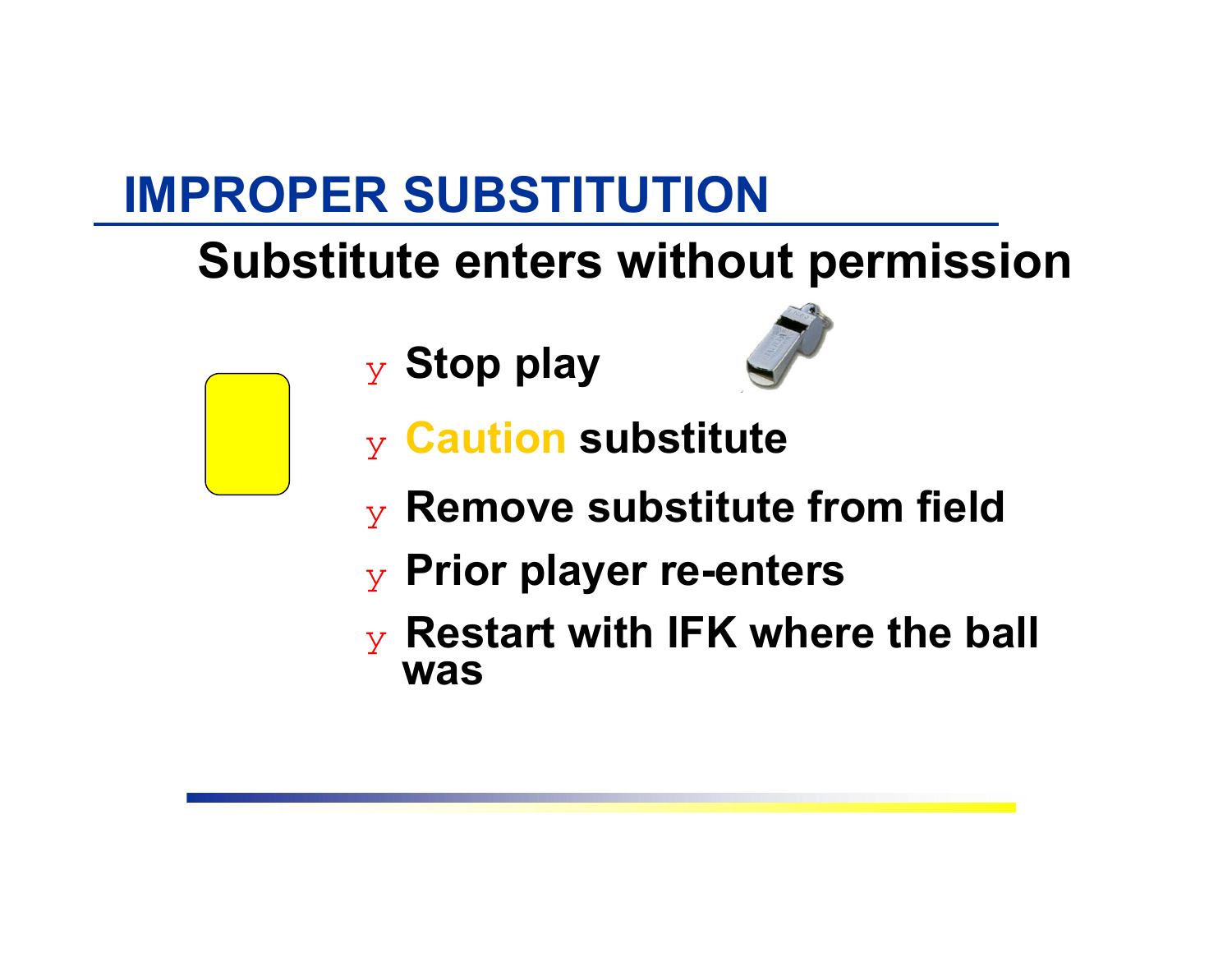# **TOO MANY PLAYERS**

# **When ball is in play:**

❖ **Stop play**



- ❖ **Caution extra "player"**
- ❖ **Remove extra "player"**
- ❖ **Restart with Indirect free kick**

# **When ball is out of play:**

- ❖ **Caution extra "player"**
- ❖ **Remove extra "player"**
- ❖ **Restart as you would have anyway**